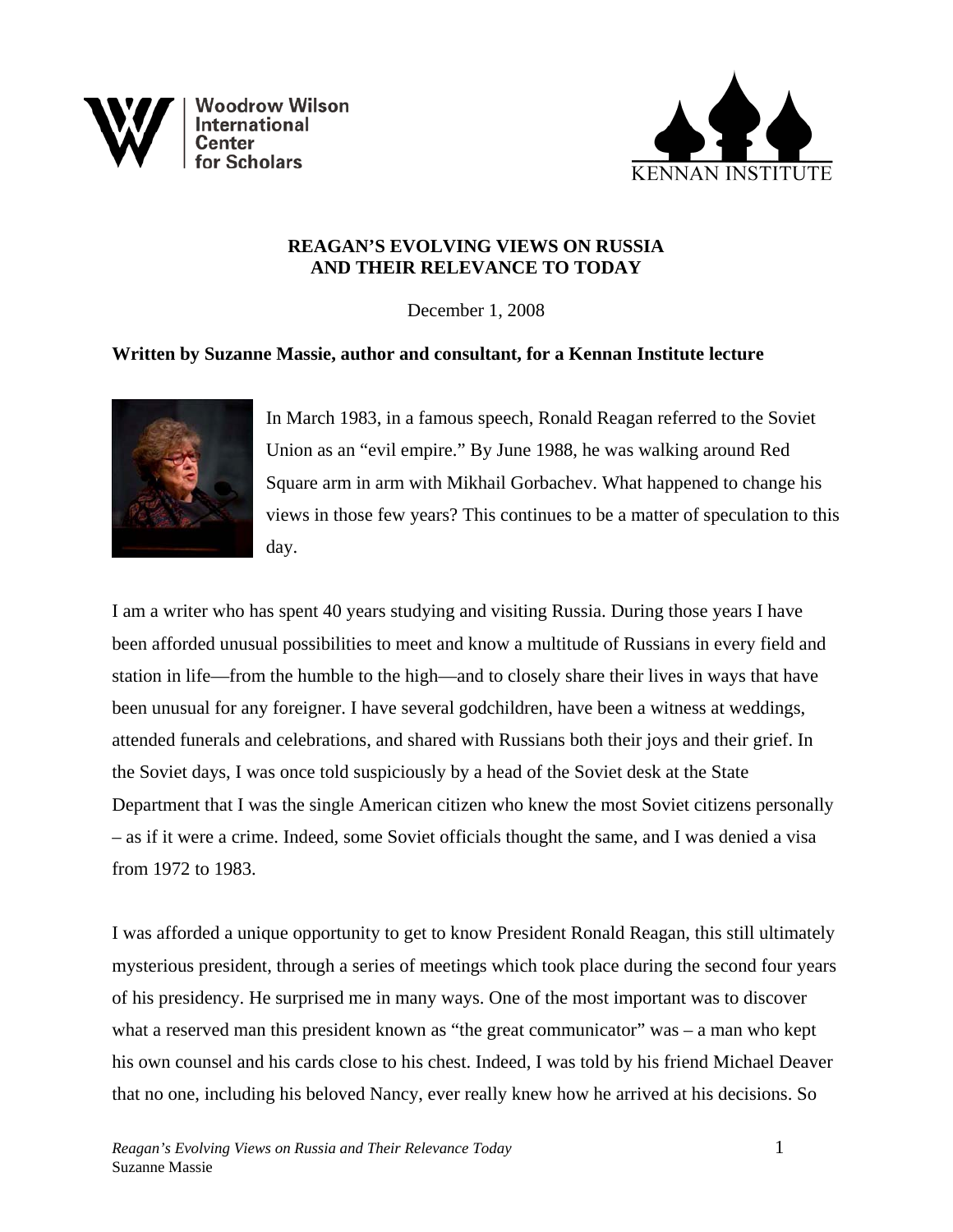although we talked about many things, I cannot tell you definitively how or why his views on Russia evolved. But I can tell you some of the things we talked about.

Many people have asked me how I met the president. It was a long shot, for as the Russian proverb goes, "God is on high and the tsar is far away." Nothing that has been printed about this has been exactly correct, and I am now in the process of writing my own book to set the record straight.

It is a long story, as everything connected with Russia seems to be, but I shall abbreviate. After long efforts to get my visa back, I was finally able to return at a particularly tense time – just after the KAL crisis.<sup>1</sup> When I arrived as one of the two passengers on the only plane to fly into Moscow from Paris, I found the vast Sheremetevo airport eerily empty except for security personnel. The USA Institute in Moscow had been of help in getting back my visa, and to my surprise I found, as soon as I arrived, that they were very anxious to see me and sent a car immediately. I was greeted by several members of the Institute with a combination of bitter and yet, I thought, desperate rhetoric. Some very heated discussions took place and one high-placed official pounded his desk and warned me ominously, "You don't know how close war is." I was suspicious but I could not forget his words. Now we know that he was right – that the autumn of 1983 through the beginning of 1984 is now considered to be the most dangerous period of the Cold War, a time when all U.S. -Soviet relations went into deep freeze. As 1984 began, there were no negotiations whatsoever going on for the first time in 14 years. I knew nothing of this then, but on my way back to the U.S. I had a very strong conviction that I had to see President Reagan – not any bureaucrats. But how?

I finally accomplished this thanks to Senator William Cohen, whom I had known for many years. Senator Cohen called Bud Macfarlane just after he had been named National Security Advisor and suggested that he see me. Macfarlane agreed and I was granted a short interview. I told him that my meetings in Moscow had indicated that there might be a possibility of resuming cultural exchange talks, and I boldly suggested, "Send me. I can talk to them." I met with Macfarlane

1

<sup>&</sup>lt;sup>1</sup> On April 20, 1978, a civilian airliner, Korean Air Lines Flight 902, was involved in a shooting incident near Murmansk, Russia, after violating Soviet Airspace.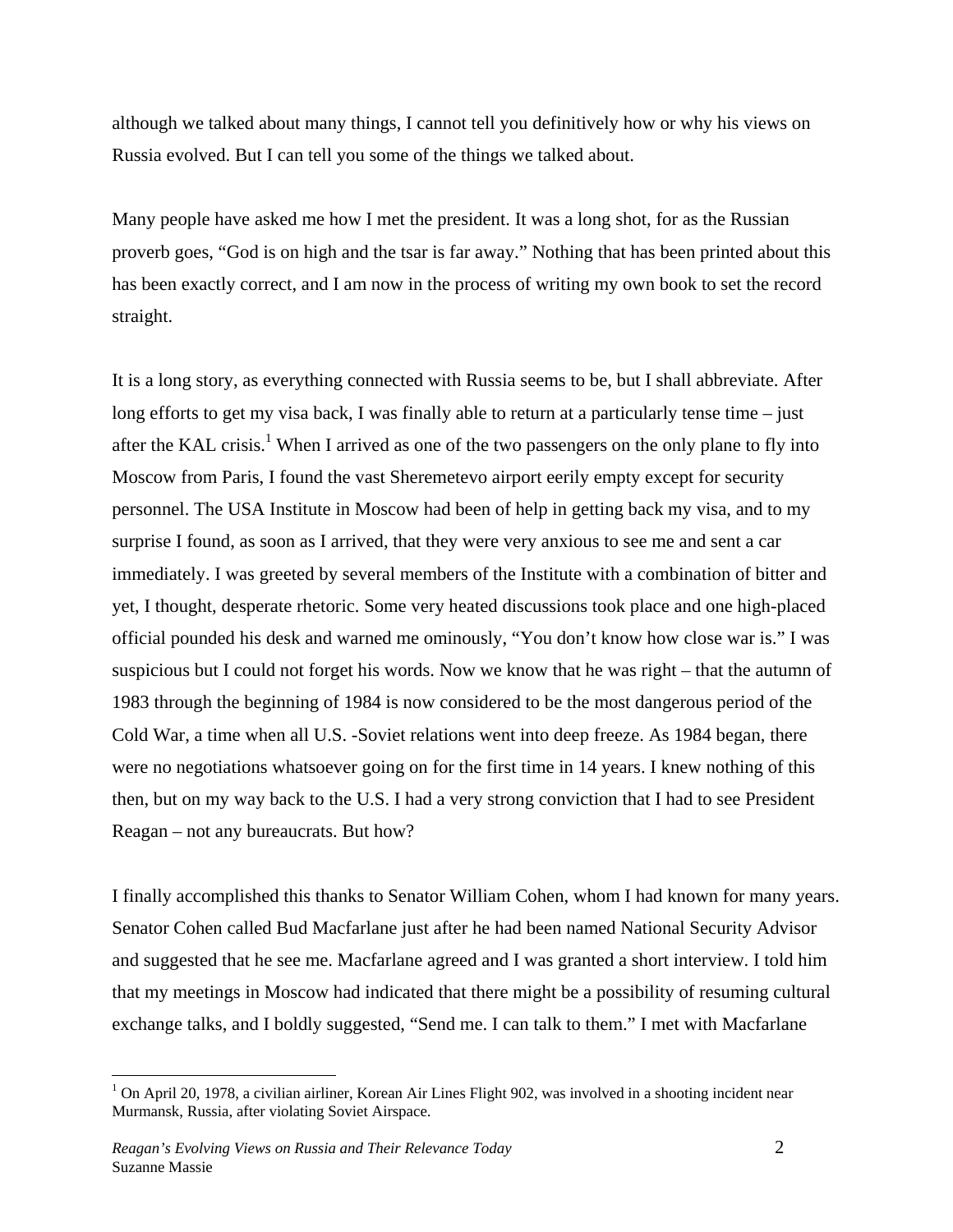again in late October and November of 1983 and submitted several memos to him. Finally, just before Christmas, I was called from the White House and told that they had decided to send me on what was to be a secret back channel mission to explore this possibility. I went to Washington and it was agreed that I was to go to Moscow for 10 days in late January. I know Russians to be very personal people, and before leaving I insisted that I had to see the president personally, if only for five minutes, so that I could look him in the eye, ask him one question and be able to say truthfully to anyone I was to see in the Soviet Union that any message had come from him directly. "Put it on paper" said Macfarlane. A week later I was told to come to the Oval Office and on January 24, 1984 I met President Reagan for the first time, one day after he had made what was called dismissively by the press his "Peace speech." Instead of five minutes, he stayed to talk for 25. I asked my question: "Mr. President, if you are elected to a second term, will this policy of small steps toward a better relationship be a continuing policy of your administration?" Unhesitatingly he answered, "Yes. If they want peace they can have it." I flew to Moscow, returning on February 6, his birthday, and was able to tell him that I had been successful and the answer had been yes, they had agreed to begin to talk about cultural exchange. In a signal honor, I was invited to lunch with President Reagan and Macfarlane in the Oval Office. After this, I never expected to see the president again, and as the meetings continued, I thought each meeting would be the last. As it turned out, I would meet with him 22 times over the next four years. Many of these meetings were 90 minutes. To my surprise, the Reagan library has informed me that I had more "face time" with him on this subject than any but his closest advisors. These meetings always took place in the Oval Office with the current National Security Advisor present (I outlasted four). Three times were followed by lunches with President and Mrs. Reagan alone. I was very careful and am proud to say that not a word of what transpired in our meetings found its way into the press until many years after he left the presidency. Indeed, sensing the jealousy and suspicion of some of the men around him, I deliberately trivialized myself. When the press called—and sometimes over a hundred reporters would call in a week—to ask me "What do you talk to the president about?" I would answer demurely, "culture." Culture is permitted for a woman, and this answer made it possible for them to dismiss me. When later I told Macfarlane he chuckled and said, "It was a great cover."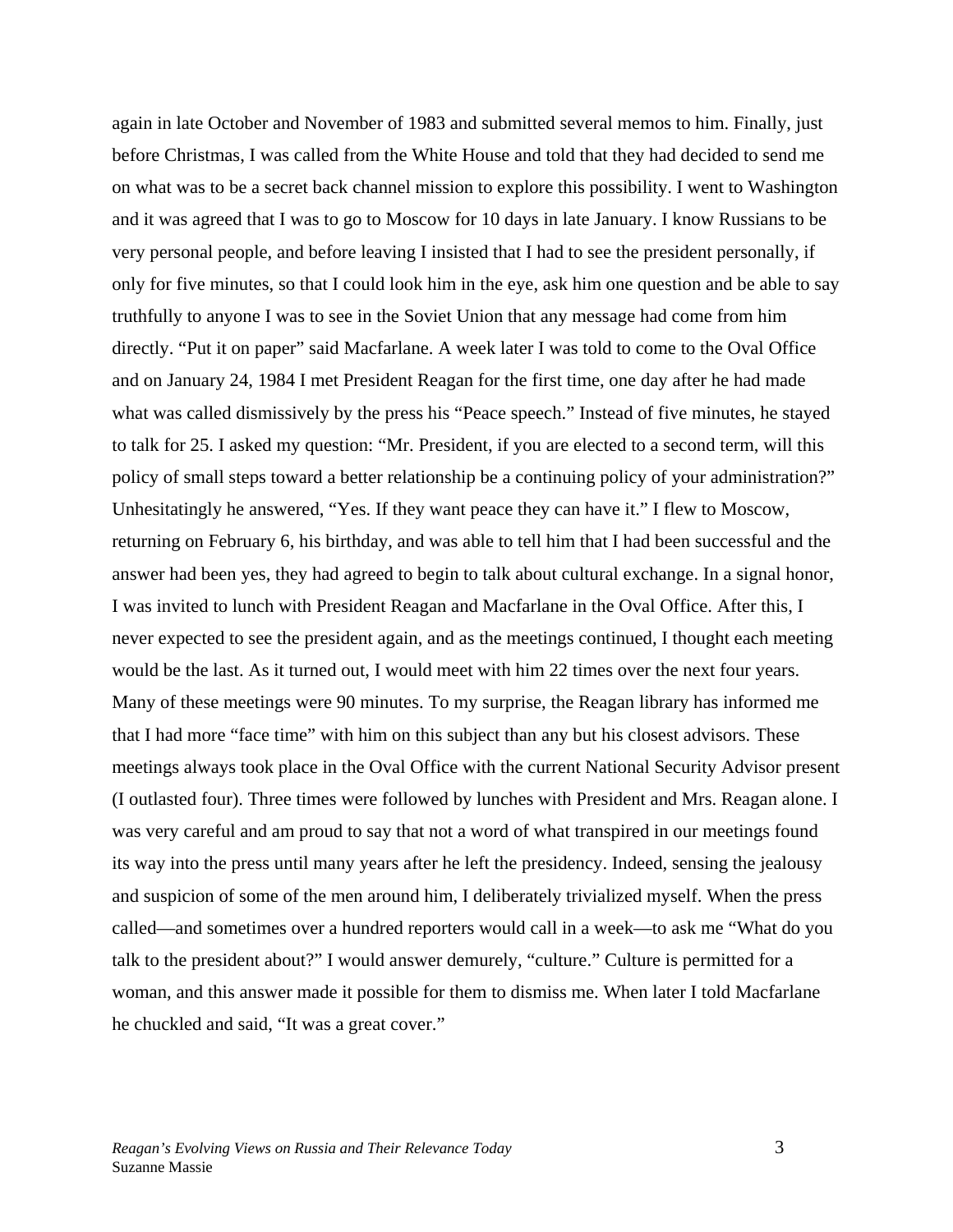So what did we talk about? The answer is a lot. I was amused to read an interview with Frank Carlucci, when he became National Security Advisor, in which he is quoted as saying "President Reagan had this strange relationship with Suzanne Massie. So I said 'Mr. President if you are going to talk to Suzanne Massie about the Soviet Union I want to be present.'" He then went on to say that what we discussed were innocuous subjects like 'human rights, the condition of society' – things like that.

One of the greatest mistakes Americans made over the years was to meld the words "Soviet" and "Russian" into synonyms. Russians never made this mistake, always calling their government "them" and the people "us." They felt that they had been victimized more than any of the other republics. (In Russia I was asked "Why is it always Soviet sputnik and Russian tank?") This linguistic blurring blinded us to changes that were taking place.

Ronald Reagan was the first political figure I had ever met who was more interested in what the Russian people thought and why, rather than what Kremlin officials thought. (It is important to note that Reagan had never met a Russian until his second year of the presidency; the first was Ambassador Dobrynin and the second was Andrei Gromyko in March 1984, hardly a cheery, or I may say, representative fellow.) People were what interested Reagan. He was not getting any of this from his advisors. To talk about people was to engage him.

Reagan was an actor and actors don't necessarily learn only from position papers. He could not exactly call *Inturist* and go walk the streets of the Soviet Union to look around for himself, so I did it for him. I always said I had a "worm's eye view." I was on the ground, independent, sharing the lives of Russians, and I came back and told him about my experiences. One story he especially relished was how I had once had the temerity to rent a Russian car, which promptly lost a wheel because the bolts hadn't been tightened properly. The wheel flew off, the car lurched crazily to a stop on a busy bridge at rush hour and I watched helplessly as the tire rolled away in the distance. I cried for help but cars whizzed by me until I was finally able to flag down one in which there were three military men. They stopped, managed to retrieve my tire and one, a captain, approached me asking in Russian, "Where are you from?" "America," I answered.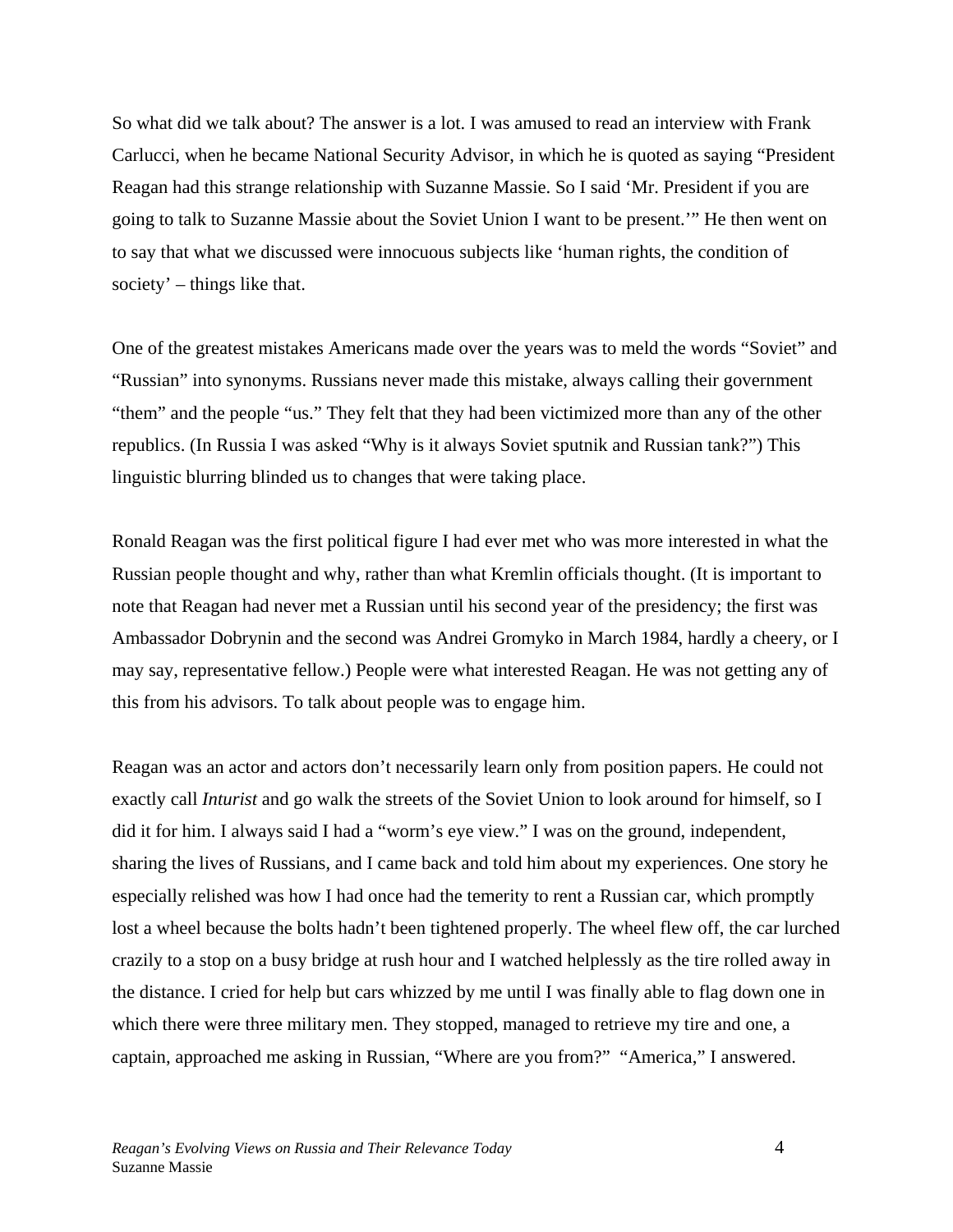"Well," he continued, "tell Reagan we aren't all bad!" (Of course this man had no way of knowing that I could and did tell the president, who laughed heartily.

I believe that in the course of our talks I was able to help him understand the important difference between the Russians as human beings and their government. He collected Soviet jokes. I brought him back the latest every time I came back. I took his invitation to Gorbachev to come to Washington and once brought back a proposal from the Soviet government about Afghanistan, which he sent over to Secretary of State George P. Shultz. (In his book, Shultz stated that every time I saw the President, he sent me to Schultz. He was mistaken. I saw Shultz only four times and the President 22.) The President sometimes called me, and wrote me 10 letters. He liked my book *Land of the Firebird* and sent me a warm message about it while I was working in Leningrad. He took it to Geneva, and I am told by those present at the advance meetings that were held that he came down each morning with a question or a fact gleaned from the book.

I always thought that if they were to meet under normal circumstances, Reagan was exactly the kind of American that the Russians and Gorbachev would like, an American icon, a "cowboy" who was genuine, funny, and patriotic. I worried that perhaps he might be muted by State Department advisors and experts and I wanted him to feel comfortable about just being himself. I tried to give him a sense of the multiple problems faced by the Soviet government and Gorbachev, as well as the hardships, fears, talents and hopes of the Russian people. Most importantly, I wanted him to know that they were not a monolith marching as one toward a glorious Communist future, but a people of vast contrasts and contradictions. I once wrote him an 11 page memo filled with true stories I had experienced to illustrate the contrasts in Russian life and the problems that Gorbachev had to face. I watched the Geneva meeting on television in Leningrad with a group of Russian friends. It was the first time that Reagan had been seen in person on Soviet television. The sight of our president bounding out, hatless and coatless on a cold morning, to greet an apprehensive Gorbachev informally, and then proceeding to put his arm around Gorbachev and escort him inside—a human, brilliant gesture—was an indelible image that had an electric effect on the Russians.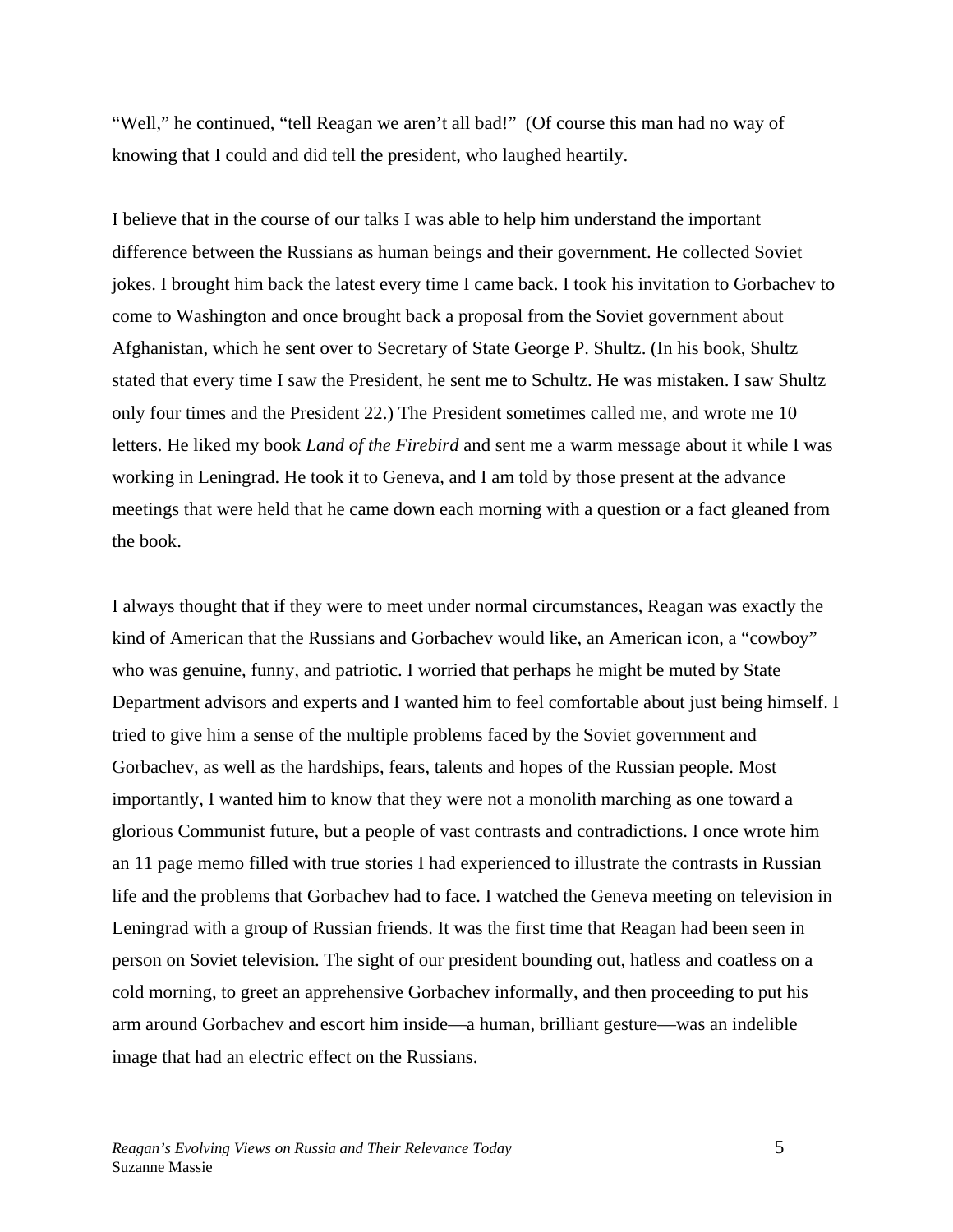I would say that the most important thing that helped to evolve Reagan's thinking was religion. After his close brush with death in March of 1981, Reagan told Deaver that "the rest of his days belonged to God and that he had a mission." It was once said that Russia was the church and the church was Russia, so I was startled the first time I met Reagan to find that no one had told the President of the United States anything about the historic role nor the lasting power of Orthodoxy on Russian life and the psyche of the Russians—even those who were not religious. At that time of official repression, 55 million Russians were willing to say that they were Orthodox (almost three times as many as were in the Communist party); today 75 percent say so. Reagan was a very religious man who did not wear his religion on his sleeve. Macfarlane confirmed to me how important it was to Reagan to learn that the Soviet Union was not an atheistic state, and that despite all persecution, many of the Russians had courageously refused to give up their ancient religion. Once he learned about this he asked me many questions and we talked about it often. Before his trip to Moscow in 1988, I suggested that he visit the Danilovskii Monastery, which had a very interesting history, both ancient and contemporary. He did so with dramatic results. Early in his meetings with Gorbachev, Reagan asked me point blank, "Why does Gorbachev talk about God so much?" This was at a time when our academics and journalists were saying that this was not important. (When Gorbachev was asked in France whether he had been baptized, he answered, "Yes, isn't everybody?" This very unusual admission by a Soviet leader was not considered worth a line in the *New York Times.*) Later, I had a chance to ask Gorbachev the question that Reagan had asked and got a very interesting and lengthy answer.

At a meeting of Soviet specialists (all male except for me) at the White House before Reagan's trip to Moscow, I spoke up about the vital role in society played by Russian women, who at the time made up 51 percent of the working force of the Soviet population. I suggested that if I were a politician, I would say something about their contributions. Reagan took my suggestion, and his remarks about the importance of the women in the USSR resonated widely.

I always felt that my position was not to act as a reporter and interrogate him on his positions but to respond to his questions. Finally, however, after some 18 meetings, just before Reagan and Gorbachev met at the Reykjavík Summit in 1986, when we were having lunch, I summoned the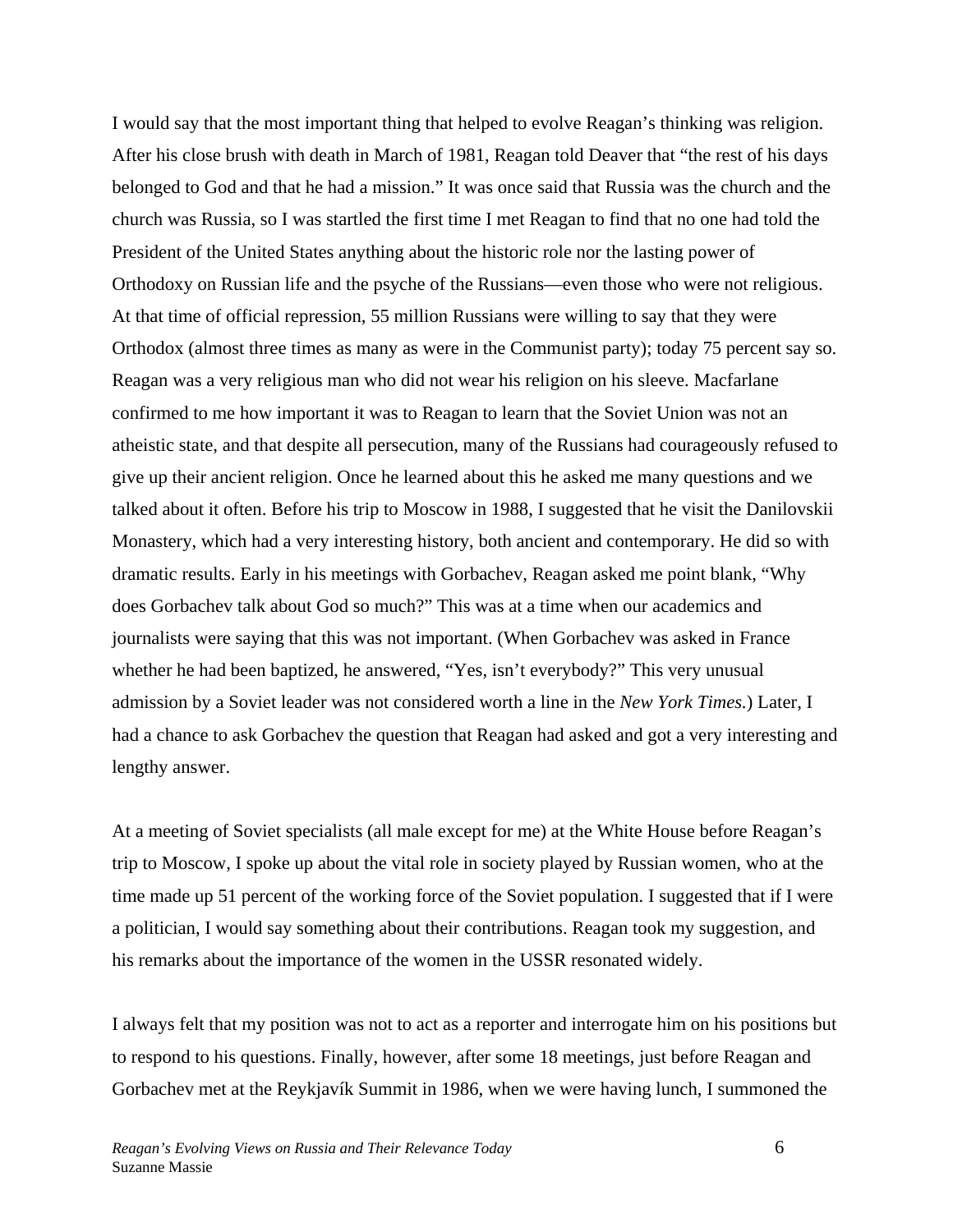courage to ask, "Mr. President, what do you want from the Russians?" Without a moment's hesitation he answered swiftly and strongly, "I want to get rid of those atomic weapons – every one!" Just before we parted, I told him that Russians always talked in proverbs and that there was one which might prove useful; I taught him "Trust but verify" in both English and Russian. He loved it and repeated it often. Indeed, on December  $8<sup>th</sup>$ , when he and Gorbachev signed the Intermediate-Range Nuclear Forces (INF) Treaty, the first U.S.-Soviet Treaty to provide for destruction of nuclear weapons and on-site inspections, Reagan repeated the proverb again and Gorbachev asked him, "Why do you use that all the time?" Reagan replied jovially, "Because I like it!"

### **RESPECT**

So what was different about President Reagan's approach and what is its relevance to today? From the beginning, Reagan, who was always an extremely courteous man, treated Gorbachev with respect, as an equal. He did not scold him as if he were a bad child who didn't do his homework, but treated him as a partner with whom one could talk and work out problems. Gorbachev appreciated this and later told me, "I thought I was going to meet a dinosaur. Instead I met a *chelovek*" (a real human being). During the past eight years, by not according Russians the respect they feel they merit, we have done a brilliant job of bringing out the worst in them and hardening attitudes.

### **TRUST**

Mutual respect leads to trust, if not necessarily agreement – although it can lay a foundation for it. Reagan uniquely for the first time was able to create an atmosphere of trust between a U.S. President and a communist leader. The importance of this is today was demonstrated by the fact that President Dmitrii Medvedev referred to it specifically in a recent speech at the Foreign Policy association in Washington, saying that "today there is no trust between the United States and Russia." Personally, I believe that in creating an atmosphere of trust, Reagan helped Gorbachev achieve his steps for liberalization in the Soviet Union by not applying pressures that could have strengthened the Soviet Union's right wing.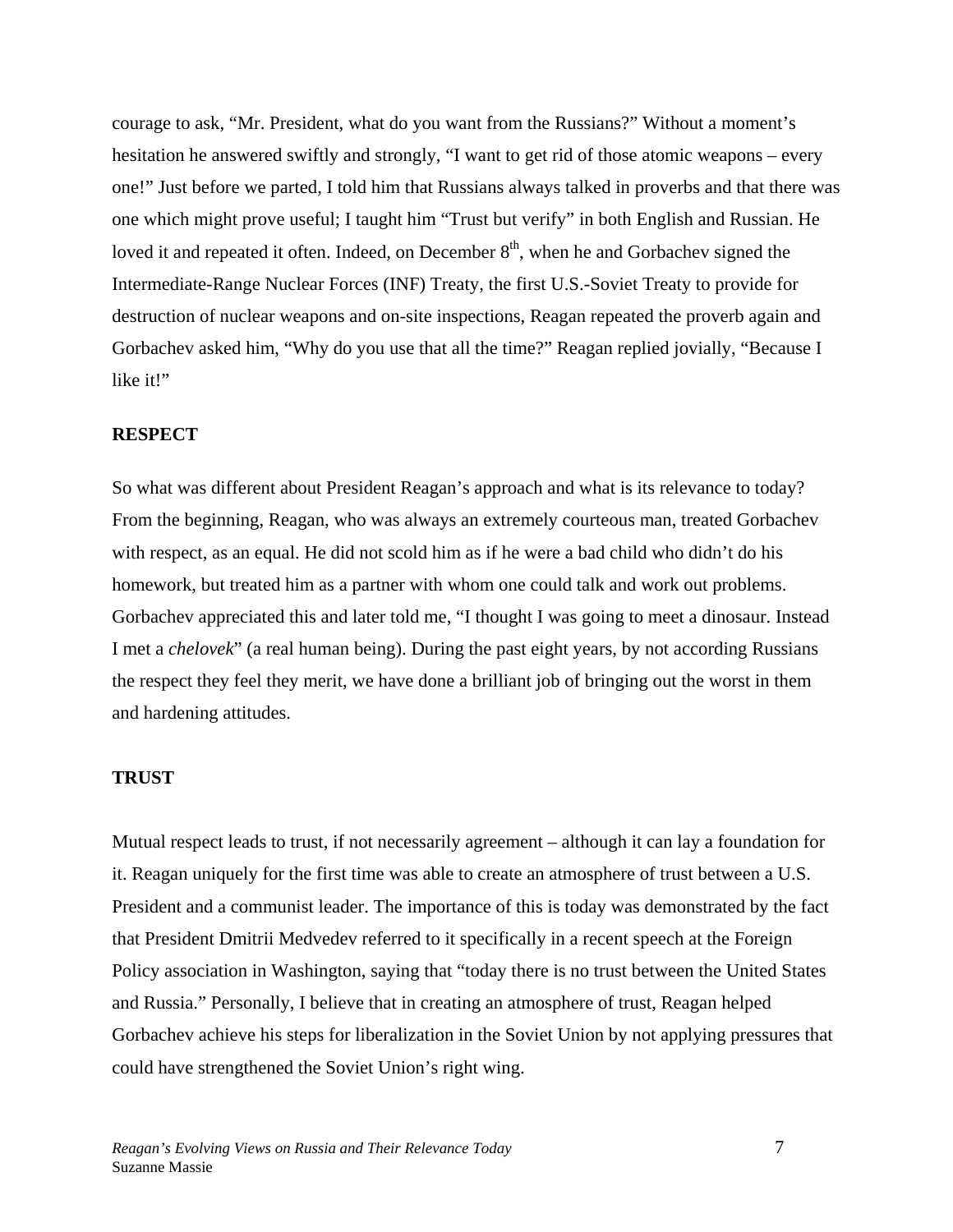#### **OPEN MIND**

Without giving up any of his principles or the national interest of the U.S., Ronald Reagan had the imagination to see beyond the ubiquitous Cold War stereotypes that seem to be set in stone and dominate official thinking in Washington today. For the past eight years there has been a rising chorus of Russia bashing, growing ever more strident. We seem to have fallen into seeing Russia exclusively as an "aggressor" and as "expansive." We need to get over these stereotypes in a hurry. For starters we need to stop calling President Medvedev, demeaningly, a "puppet." This is disrespectful. As everything in Russia, the situation is far more complex than our simplifications. Medvedev has been working hard to make his mark and to push for legal reforms. In a country rife with corruption, this is a Herculean task. We need to recognize the efforts that he is making in this direction and not always talk about what is not yet done, but recognize a bit more the steps they feel they have made. There has perhaps never been such an abyss between the way the United States and Russia look at the world as there is today. The fault is not only on their side. While adamantly opposed to the communist regime, and always championing American democratic principles, Reagan was capable of understanding and recognizing the positive contributions the Russian people had made to the world and to take into consideration the many problems they faced, as well as the fact that they have their own national interests which may not always be in agreement with our views. Today, Washington seems to be living in a dream world in which there is only one superpower and others are merely followers of its agenda. Not making room for others, including Russia, and expecting them to be completely satisfied with all existing international economic and political arrangements is unrealistic and will only produce greater resentment toward Washington.

### **STOP LECTURING**

Reagan was a great patriot who always considered the best interests of our nation, yet was able to put aside belligerent posturing and lecturing. He spoke strongly but softly, without waving the big stick. Still today, Russia is always seen as the usual suspect, prone to aggression. Russian actions are perceived as they were in the Cold War years: purely in a negative context, with no inclination to see any justification or motivation for these actions other than "aggressive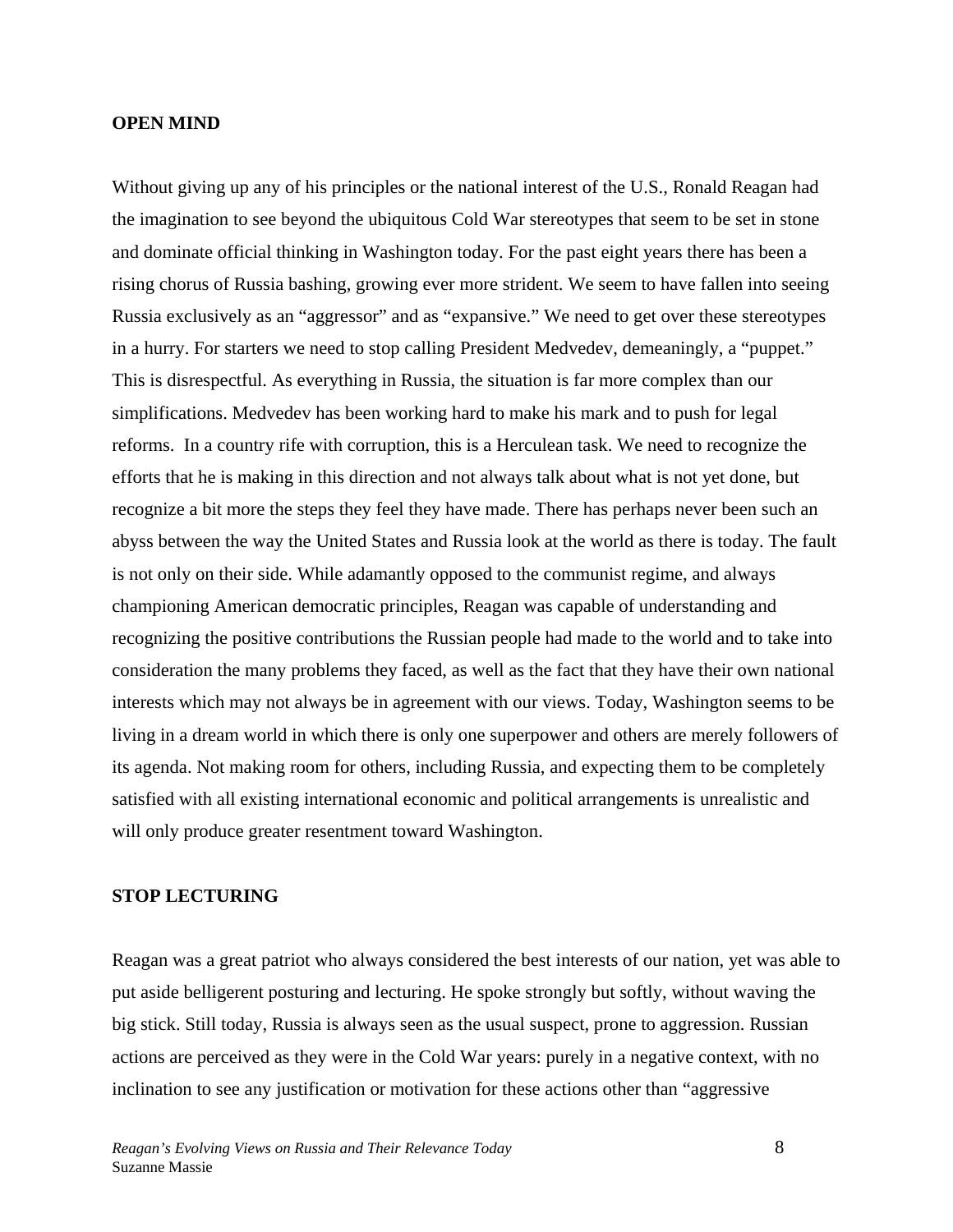imperialistic intentions." A case in point is the recent imbroglio in Georgia, in which we rushed in with blame without even bothering to consider whether all the facts were in. Nobody seems to want to examine the details that might complicate this customary view of the world, reminding me of the old saying, "My mind is made up – don't confuse me with facts." The customary attitude is that Russians are nothing more than "barbarians and aggressors" and that one should not expect anything else from them. We need to emulate Reagan's good sense and consider carefully: Is the West really more secure with Russia as an aggressive competitor and enemy than as an ally?

### **THINK OUTSIDE THE BOX**

One of problems is that the phalanx of advisors and experts who surround any president often try to prevent him from hearing anything that goes against their own advice and policy views. Reagan had the courage to try to go out of this box to seek what he was missing and to make up his own mind. An excellent example of this was in Geneva, when at their initial meeting Reagan took Gorbachev off for an hour and a half alone, with only translators present. In the hermetically sealed White House atmosphere this was a bold and highly unusual step, but it laid the ground work for their future relations. The fact is that the U.S. policy understanding of Soviet Russia on which the U.S. built its policy actually bore very little, very weak resemblance to the real country. Today, the United States president needs to work to bring the American idea of Russia more in line with the real Russia of today. He may have to take the kind of bold step that Reagan took in Geneva to find out.

At the beginning of the 1990s, Russia was probably one of the most pro-American countries in the world, where both the authorities and the public were ready to follow American recipes for rearranging the economy, looked to the United States as a guru in matters of democracy, and were ready to acknowledge us in matters of internal policy. Today, sadly, Russia is a country with strong anti-American sentiments at all levels of authority and society, a country where doing something to spite the United States sometimes turns into an end in itself – not a rational political choice. We might well ask who lost Russia and why? Who will turn this situation around? And how? Out of our own national interest, the new president needs to chart a new